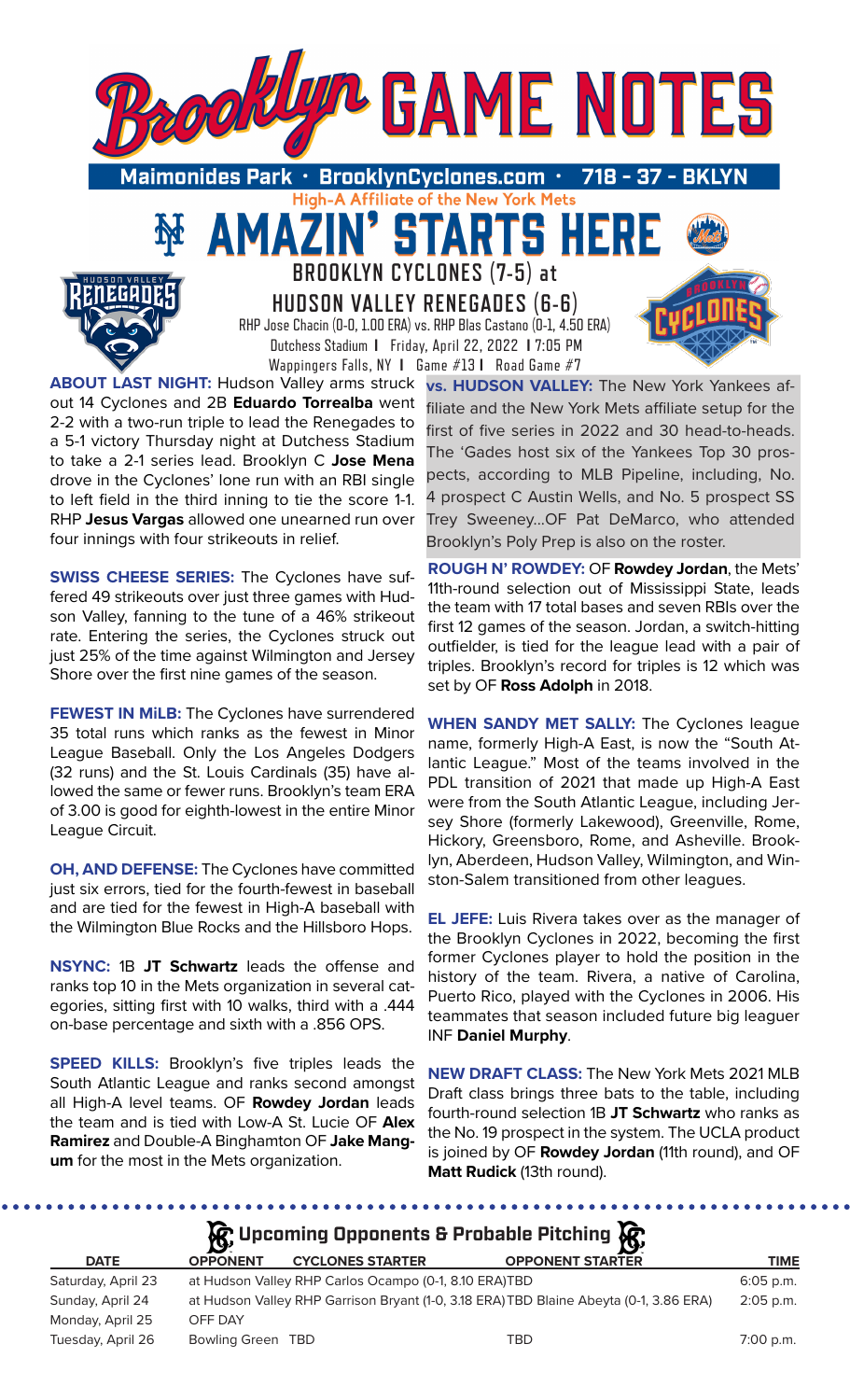## **APRIL 22 AT HUDSON VALLEY STARTING PITCHER PAGE 2**



 $\#$  39  $\blacksquare$  JOSE CHACIN  $\blacksquare$  RHP

# **Height:** 6-4 **Weight:** 206

**Date of Birth:** March 25, 1997 **Age**: 25

**Hometown:** Ciudad Bolivar, Venezuela

**How Obtained:** Signed as a minor league free agent, June 1, 2021

**Repertoire:** 4-Seam Fastball, slider, change-up

**STARTING HIGH:** Jose Chacin begins his 2022 season with the High-A Brooklyn Cyclones after wrapping up his 202 with Brooklyn. Chacin vaulted from the Complex League to Low-A St. Lucie to Brooklyn in 2021.

| th |                          |       |            |     |   |   | 2022 GAME-BY-GAME |           |   |    |            |
|----|--------------------------|-------|------------|-----|---|---|-------------------|-----------|---|----|------------|
|    | High-A Brooklyn Cyclones |       |            |     |   |   |                   |           |   |    |            |
| to | <b>DATE</b>              | OPP   | <b>DEC</b> | ΙP  | н | R | ER                | <b>BB</b> | к | HR | <b>AVG</b> |
|    | 4/11 (G1)                | @ WIL |            | 4.0 |   | O | $\left($          |           |   |    | .077       |
|    | 4/16                     | JS    |            | 50  |   |   |                   | ∩         |   |    | 100        |
|    |                          |       |            |     |   |   |                   |           |   |    |            |

**FIRST CITI SEASON:** Jose signed a minor league deal with the Mets on June 1 of last year after being released by the Los Angeles Dodgers system in minor league spring training 2021.

**ST. LUCIE:** Chacin made five starts with Low-A St. Lucie, posting a 3.86 ERA with 25 strikeouts, eight walks, and four home runs allowed in 28 innings. During his time with the Cyclones, Chacin made four starts and struck out 24 in 22.2 innings.

**LA GUY:** The Venezuelan signed a deal with the Dodgers coming out of his home country in 2015, playing in the system for six years. Chacin reached Low-A Great Lakes in the Midwest League in 2019 before the pandemic shut down 2020.

| $K\%$                     | BB%                                     | HR/9                          |
|---------------------------|-----------------------------------------|-------------------------------|
| 35.5%                     | 3.2%                                    | 1.00                          |
| <b>BABIP</b>              | GB%                                     | FIP                           |
| .111                      | 31.6%                                   | 3.30                          |
|                           | <b>CHACIN'S SEASON AND CAREER HIGHS</b> |                               |
| 2022 Season               |                                         | Career                        |
| 7 (4/10 at Wilmington)    | <b>Strikeouts</b>                       | 10 (8/23/19 vs. W. Michigan)  |
| None                      | <b>Double Digit K Games</b>             | 1 (8/23/19 vs. W. Michigan)   |
| 2 (4/16 vs. Jersey Shore) | <b>High Hits, Game</b>                  | 11 (2x.8/18/19 vs South Bend) |

| 2 (4/16 vs. Jersey Shore)    | <b>High Hits, Game</b>       | 11 (2x,8/18/19 vs South Bend) |
|------------------------------|------------------------------|-------------------------------|
| 1 (4/16 vs. Jersey Shore)    | High HR, Game                | 2 (3x, 9/11/21 at H. Valley)  |
| 1 (4/16 vs. Jersey Shore)    | <b>High Runs, Game</b>       | 9 (5/31/18 vs. Great Lakes)   |
| 1 (4/10 at Wilmington)       | <b>High Walks, Game</b>      | 3 (5x, 9/11/21 at H. Valley)  |
| 5 IP (4/16 vs. Jersey Shore) | <b>Innings Pitched, Game</b> | 8.0 (6/30/19 at Fort Wayne)   |
| None                         | <b>Complete Games</b>        | None                          |
| None                         | <b>Shutouts</b>              | None                          |
|                              |                              |                               |
|                              |                              |                               |

| <b>CATCHER ERA</b> |   |    |            |            |  |  |  |  |  |
|--------------------|---|----|------------|------------|--|--|--|--|--|
| <b>NAME</b>        | G | ER | <b>INN</b> | <b>ERA</b> |  |  |  |  |  |
| Gaddis             |   | 9  | 32         | 2.53       |  |  |  |  |  |
| Mena               |   | 8  | 34         | 212        |  |  |  |  |  |
| $O'$ Neill         |   | 15 | 30         | 4.50       |  |  |  |  |  |

|                |  | CYCLONES STARTING PITCHER BREAKDOWN                   |     |         |
|----------------|--|-------------------------------------------------------|-----|---------|
| <b>STARTER</b> |  | <b>GS Quality StartsRun SupportRS/Start BC Record</b> |     |         |
| Acosta         |  | 6                                                     | 3.0 | $0 - 2$ |
| <b>Bryant</b>  |  | 5                                                     | 20  | $1 - 0$ |
| Chacin         |  | 6                                                     | 3.0 | $2 - 0$ |
| Griffin        |  |                                                       | 4.0 | $1 - 0$ |
| Ocampo         |  |                                                       | 3.5 | $1 - 1$ |
| Rojas          |  | 6                                                     | 6.0 | $1 - 0$ |
| Santos         |  | G                                                     | 20  | $1 - 2$ |

| <b>BROOKLYN CYCLONES PITCHING BREAKDOWN</b> |       |            |         |     |    |      |     |     |           |             |                      |         |      |      |      |    |    |     |     |           |            |
|---------------------------------------------|-------|------------|---------|-----|----|------|-----|-----|-----------|-------------|----------------------|---------|------|------|------|----|----|-----|-----|-----------|------------|
|                                             | W-L   | <b>ERA</b> | IP      | н   | R  | ER   | BB  |     | <b>HR</b> | <b>AVGI</b> |                      | W-L     | ERA  | IP.  | н    | R  | ER | BB. | к   | <b>HR</b> | <b>AVG</b> |
| <b>STARTERS</b>                             | 1-4   | 5.08       | 39.0    | -35 | 24 | 22   | 21  | 45  |           |             | .236 HOME            | $5-1$   | 1.98 | 50.0 | 31   | 12 |    | 21  | 56  |           | .174       |
| <b>RELIEVERS</b>                            | $6-1$ | 1.58       | 57.0    | 36  |    | 10   | 27  | 70  |           |             | 178 ROAD.            | $2 - 4$ | 4.11 | 46.0 | 40   | 23 | 21 | 27  | 59  |           | .233       |
| <b>TOTAL</b>                                | 7-5   | 3.00       | 96.0 71 |     | 35 | - 32 | -48 | 115 | 3         |             | <b>203 TOTAL</b>     | 7-5     | 3.00 | 96.0 | - 71 | 35 | 32 | 48  | 115 | 3         | .203       |
|                                             |       |            |         |     |    |      |     |     |           |             |                      |         |      |      |      |    |    |     |     |           |            |
|                                             |       |            |         |     |    |      |     |     |           |             | <b>BULLPEN NOTES</b> |         |      |      |      |    |    |     |     |           |            |

-Brooklyn's bullpen has struck out 70 over 57.1 innings to start the season, allowing just 10 earned runs (1.58 ERA) with a 30% strikeout rate and 12% walk rate.

- Relievers RHP Josh Hejka, RHP Colby Morris, RHP Hunter Parsons, RHP Evy Ruibal, and RHP Reyson Santos are all returners to the Cyclones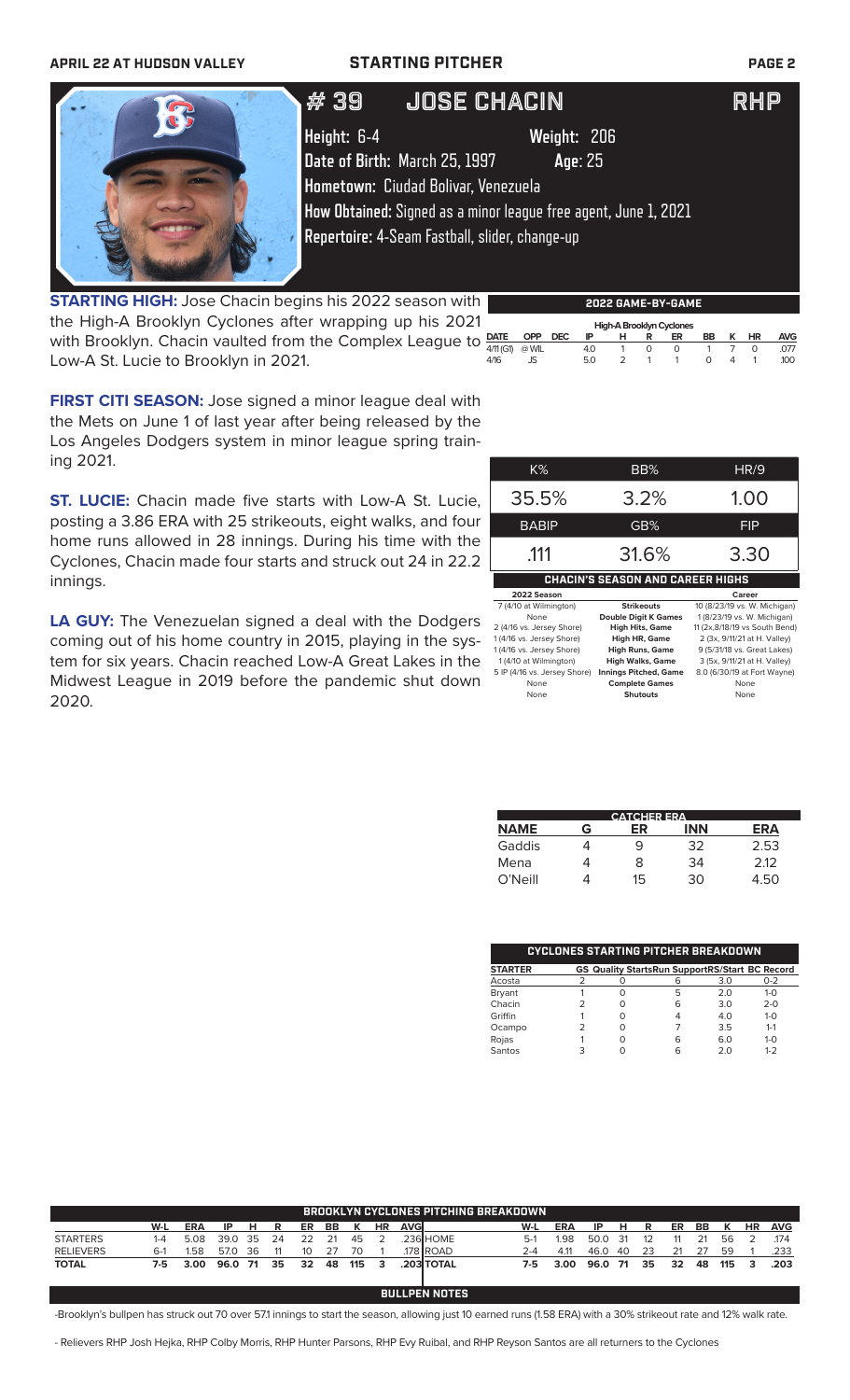### **APRIL 22 AT HUDSON VALLEY BATTING PAGES PAGE 3 # 7 JOSE MENA - C .357, 0 HR, 2 RBI, .337 wOBA, wRC+ 97 Last Game:** 1-3, RBI **Home:** 3-8 **Last HR: Season High, Hits:** 2 (4/17 vs. JS) **RISP:**  $2-6$  **Road:**  $2-6$  **Multi-Hit Games:** 1 (4/17 vs. Jersey Shore) **Streak:** 3 G (4-11) **vs. HV:** 1-3 **Multi-RBI Games:** 1 **Season High, Runs: 2 (4/17 vs. 33)**<br>**Season High, Runs: 1 (4/15 vs. 35)**<br>**Season High, RBI:** 1 (2x, 4/21 at HV) **Season High, SB:**  • Enters his seventh season with the Mets organization… Played in 31 games across High-A Brooklyn and AA Binghamton in 2021 • Won the NYPL Title with Brooklyn in 2019 • Born in Cotui, Dominican Republic…One of the oldest cities in Americas, founded in 1505…Average temperature in 90 degrees. • Signed as an International free agent on June 22, 2016… **Last Game: DNP Home: 2-9 Last HR: Last HR: Season High, Hits:** 1 (2x, 4/17 vs. JS)<br> **RISP:** 0-4 **Road: Righ, Runs: Righ, Runs: Righ, Runs: RISP:** 0-4 **Righ, Runs: Righ, Runs: Righ, Runs: Righ, Runs: RISP:** 0-4 **Road: Multi-Hit Games: Season High, Runs: Season High, RBI:** 1 (4/17 vs. JS) **Season High, SB:**  • Enters his fourth year with the Mets organization in 2022… Split the 2021 season between Low-A St. Lucie and High-A Brooklyn…drove in 19 runs in 44 games between the two levels • Selected by the Mets in the 18th round in the 2019 MLB Draft…Played 40 games with ROA Kingsport in 2019 • Starred at North Florida…2019 ASUN Baseball Scholar Athlete of the Year…Set the UNF career stolen base record…11th outfielder drafted in school history. **# 20 TANNER MURPHY - OF .222, 0 HR, 1 RBI, .258 wOBA, wRC+ 49 # 1 NIC GADDIS - C/3B .160, 0 HR, 2 RBI, .234 wOBA, wRC+ 32 Last Game:** DNP **Home:** 4-13 **Last HR: Season High, Hits:** 2 (4/16 vs. JS G2) **Season High, Hits:** 2 (4/16 vs. JS G2) **Season High, Hits:** 2 (4/16 vs. JS G2) **Season High, Rits:** 2 (4/16 vs. JS G2) **RISP:** 1-9 **Road:** 0-12 **Multi-Hit Games:** 1 (4/16 vs. JS G2) **Season High, Runs:** 2 (4/16 at JS G2) **Multi-RBI Games: 1 (4/15 vs. Jersey Shore) Season High, SB:**  • Enters his fourth year in the Mets organization...Made stops in Low-A St. Lucie, High-A Brooklyn, and Double-A Binghamton in 2021…totaled 48 games. • Returns to Coney Island where he was a member of the 2019 Cyclones for 15 games before being transferred to the GCL Mets. • Hit a combined .192 across 40 games in 2019 with Brooklyn and the GCL Mets • Drafted by the Mets in the 16th round of the 2019 MLB Draft out of Jacksonville State...Hails from Trenton, GA. **Last Game:** 0-3, BB **Home:** 6-24 **Last HR: Season High, Hits:** 2 (4/16 vs. JS) **RISP:** 4-12 **Road:** 4-18 **Multi-Hit Games:** 1 (4/16 vs. Jersey Shore G1) **Season High, Runs:** 1 (3x, 4/19 at HV) **Streak: vs. HV: 1-10 <b>Streak:** 12 **Road:** 4-18 **Road:** 4-18 **Multi-RBI Games:** 1 (4/16 vs. Jersey Streak: 1 (4/16 vs. JS) **Streak:** 12 **Season High, SB:** 2 (4/20 at HV) • Enters second year with the Mets organization…Selected in the 11th Round in the 2021 MLB Draft out of Mississippi State • Appeared in 30 games with Low-A St. Lucie in 2021…Drove in 13 runs with five extra-base hits… • Won the 2021 College World Series with Mississippi State….Named to the College World Series All-Tournament Team…Second-Team All-SEC selection…One of five Bulldogs selected in the 2021 MLB Draft…Born William Kevin Jordan. **# 26 ROWDEY JORDAN - OF .238, 0 HR, 7 RBI, .351 wOBA, wRC+ 106 Last Game:** DNP **Home:** 5-12 **Last HR:** 4/17 vs. Jersey Shore **Season High, Hits:** 2 (2x, 4/15 vs. JS) **RISP:** 4-12 **Road:** 2-12 **Multi-Hit Games:** 2 (4/15 vs. Jersey Shore) **Season High, Runs:** 1 (4/17 vs. JS) AND THE MULTI-LAND MULTI-LAND MULTI-LAND MULTI-LAND MULTI-LAND MULTI-RBI Games:<br>
vs. HV: 1-7 **Multi-RBI Games: Season High, RBI:** 1 (3x, 4/19 at HV)<br> **Season High, SB:** 1 (3x, 4/19 at HV) **Season High, SB:** 1 (3x, 4/19 at HV) • Enters his second season as a member of the Mets organization… Played 2021 season with Low-A St. Lucie…batted .250 with seven home runs in 74 games • Played collegiately at California…dual sport athlete competing in football and baseball…Played in 10 games with two starts at QB for Cal in 2018…threw for two touchdowns, while running for four more Signed as a non-drafted free agent on June 18, 2020 with the New York Mets • Drafted by the Miami Marlins in the 26th round (771st overall) in the 2019 MLB Draft but did not sign **# 12 BRANDON McILWAIN - OF .292, 1 HR, 3 RBI, .411 wOBA, wRC+ 143 Last Game:** 0-3 **Home:** 0-5 **Last HR: Season High, Hits:** 2 (4/19 at HV) **RISP:** 0-3 **Road:** 2-8 **Multi-Hit Games: Season High, Runs:** 1 (4/19 at HV) **Streak: vs. HV:** 2-7 **Multi-RBI Games: Season High, RBI: Season High, SB:**  • Enters his fourth year in the Mets organization...Enters his first year in High-A after spending 2021 with the Low-A St. Lucie Mets • Hit .187 with Low-A St. Lucie in 52 games with a .401 on-base percentage...has had a .405 career on-base percentage in 85 professional games • Drafted by the Mets in the 20th round of the MLB Draft out of the University of Pennsylvania. • Named Unanimous First-Team All-Ivy in 2019 **# 15 MATT O'NEILL - C .154, 0 HR, 0 RBI, .259 wOBA, wRC+ 49 # 9 JAYLEN PALMER - INF/OF .174, 0 HR, 0 RBI, .261 wOBA, wRC+ 51 Last Game: DNP Home: 3-5 Last HR: Season High, Hits:** 2 (4/13 vs. JS)<br> **RISP:** 0-5 **Risp:** 2 **Road:** 1-18 **Multi-Hit Games:** 1 (4/13 vs. Jersey Shore) **Season High, Runs:** 1 (4/20 at HV **RISP:** 0-5 **Road:** 1-18 **Multi-Hit Games:** 1 (4/13 vs. Jersey Shore) **Season High, Runs:** 1 (4/20 at HV) **Season High, Runs: 1 (4/20 at HV)**<br>**Season High, Runs: 1 (4/20 at HV)**<br>**Season High, RBI: 1 (4/10 at WIL) Season High, SB:** 1 (2x, 4/20 at HV) • Enters his fifth year in the Mets organization...No. 14 prospect in the Mets system, according to *MLB Pipeline*...Experienced first full season in 2021, playing 66 games with Low-A St. Lucie before an August promotion to High-A to play 39 games with Brooklyn • Spent 2018 and 2019 with short season teams in the GCL and Kingsport • Drafted in the 22nd round of the 2018 MLB Draft out of Holy Cross (NY) High School in Flushing as one of four ever in school history to be drafted directly from high school...\$200K signing bonus **# 4 JOSE PEROZA - INF .162, 0 HR, 3 RBI, .164 wOBA, wRC+ -9 Last Game:** 0-3 **Home:** 3-16 **Last HR: Season High, Hits:** 2 (4/17 vs. JS) **RISP:** 2-9 **Road:** 3-21 **Multi-Hit Games:** 1 (4/17 vs. Jersey Shore) **Season High, Runs:** 2 (4/17 vs. JS) **Streak: vs. HV:** 1-11 **Multi-RBI Games: Season High, RBI:** 1 (3x, 4/17 vs. JS) **Season High, SB:**  • Enters his seventh year in the Mets organization...Advanced to Low-A St. Lucie in 2021 slashing .274/.404/.442…Spent the final 38 games of the season with the Cyclones, where he hit five home runs • Ranked as the No. 19 prospect in the Mets farm system, according to *Baseball America* and the No. 29 prospect according to *MLB Pipeline* Part of Brooklyn's 2019 New York-Penn League Championship Team. • Signed as non-drafted international free agent signing on July 2, 2016 from Venezuela. **# 2 WILMER REYES - UTL .200, 0 HR, 1 RBI, .235 wOBA, wRC+ 35 Last Game:** 1-4 **Home:** 4-22 **Last HR: Season High, Hits:** 2 (4/12 vs. JS)<br>**RISP:** 2-15 **Righter and Alter Act Act Act Act Multi-Hit Games:** 1 (4/12 vs. Jersey Shore) **Season High, Runs:** 1 (5x, 4/20 at HV) **RISP:** 2-15 **Road:** 5-23 **Road: 5-23 Multi-Hit Games:** 1 (4/12 vs. Jersey Shore) **Streak:** 3 G (3-13) **Road: 5-23 Multi-RBI Games:** 1 (4/12 vs. Jersey Shore) **Season High, RBI:** 1 (4/19 at HV) **Season High, SB:** 1 (4/9 at WIL G1) • Enters his seventh year in the Mets organization...Won a New York-Penn League title with Brooklyn in 2019 • Reinstated to Brooklyn from rehab assignment with FCL Mets late in 2021 when SS Ronny Mauricio and OF Antoine Duplantis were promoted to Double-A

Binghamton.

• Hit .323 with a .350 on-base percentage in 2019 as the top hitter on the 2019 NYPL Champion Brooklyn Cyclones

23 year old hails from Mao, Dominican Republic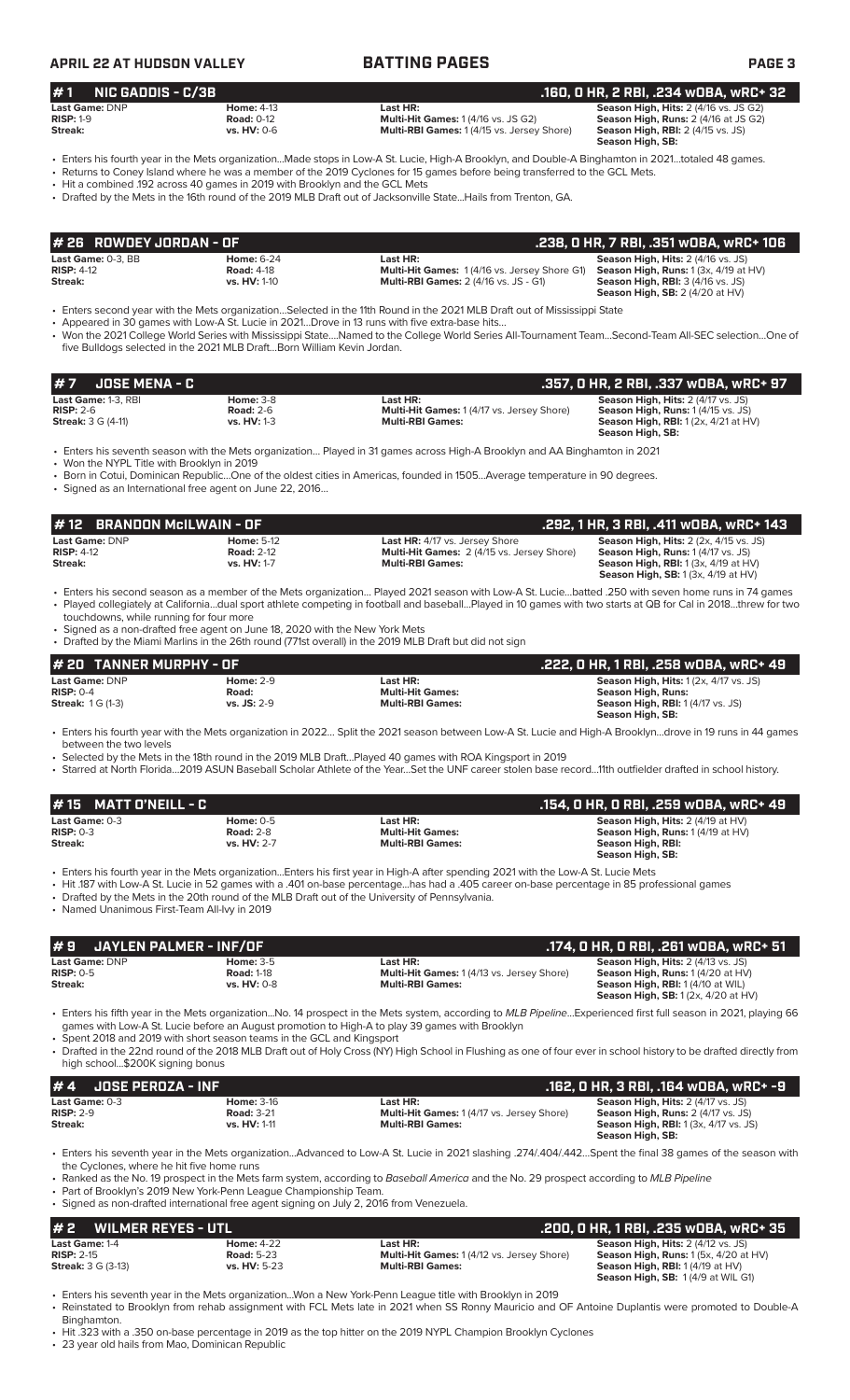# **APRIL 22 AT HUDSON VALLEY BATTING PAGES PAGE 4**

### **Last Game:** 0-2, BB, R, SB **Home:** 2-9 **Last HR: Season High, Hits:** 1 (2x, 4/16 vs. JS G1) **RISP:** 0-6 **Road:** 0-9 **Multi-Hit Games: Season High, Runs:** 2 (2x, 4/16 vs. JS G2) **Cast Game:** 0-2, BB, R, SB **Home:** 2-9 **Season High, Hits:** 1 (2x, 4/16 vs. **RISP:** 0-6 **Road:** 0-9 **Road:** 0-9 **Multi-Hit Games: Season High, Runs:** 2 (2x, 4/16 vs. **HV:** 0-5 **Multi-RBI Games: Season High, Runs:** 2 ( **Season High, SB:** 2 (4/20 at HV) • Enters his second year with the Mets organization…played 21 games with the FCL Mets, hitting. 303 (23-76) with a .404 OBP. • Drafted in the 13th Round in the 2021 MLB Draft…Starred collegiately at San Diego State • Named First-Team All-Mountain West selection in 2021… Hit .410 as a Redshirt-Junior • Member of the 15u USA Baseball national team **# 23 MATT RUDICK - OF .111, 0 HR, 0 RBI, .332 wOBA, wRC+ 95**

• Scripps Rach alumni include SNL cast member Kyle Mooney and PGA golfer Xander Schauffele.

| # 10 WARREN SAUNDERS - INF               |                                              |                                                                                         | .200, 0 HR, 1 RBI, .278 w0BA, wRC+ 61                                                                                                                         |  |  |  |  |
|------------------------------------------|----------------------------------------------|-----------------------------------------------------------------------------------------|---------------------------------------------------------------------------------------------------------------------------------------------------------------|--|--|--|--|
| Last Game: 0-3<br>$RISP: 1-6$<br>Streak: | <b>Home: 3-12</b><br>Road:<br>$vs.$ JS: 2-12 | Last HR:<br><b>Multi-Hit Games: 1(4/17 vs. Jersey Shore)</b><br><b>Multi-RBI Games:</b> | <b>Season High, Hits: 2 (4/17 vs. JS)</b><br><b>Season High, Runs: 1 (2x, 4/16 vs. JS G2)</b><br><b>Season High, RBI:</b> 1 (4/17 vs. JS)<br>Season High, SB: |  |  |  |  |

• Enters his fifth year in the Mets organization and third season…Played his first full season in 2021 with the Low-A St. Lucie Mets and led the team in hits (84) and ranked second in total bases (105) behind Top-10 Mets prospect Alex Ramirez…plays outfield and all four infield positions

• Signed as an international free agent in 2018 out of Grand Bahama, Bahamas

• Recent players from the Bahamas include Miami's Jazz Chisholm and Antoan Richardson, famous for scoring from second base on Derek Jeter's walk-off single in his final game at Yankee Stadium.

| I#3<br>JT SCHWARTZ - INF                 |                                        |                                                               | .265, 1 HR, 4 RBI, .406 wOBA, wRC+ 140                                                 |
|------------------------------------------|----------------------------------------|---------------------------------------------------------------|----------------------------------------------------------------------------------------|
| <b>Last Game: 0-3. BB</b><br>$RISP: 3-9$ | <b>Home:</b> 6-16<br><b>Road: 3-18</b> | Last HR:<br><b>Multi-Hit Games:</b> 3 (4/20 at Hudson Valley) | <b>Season High, Hits: 3 (4/12 vs. JS)</b><br><b>Season High, Runs:</b> 2 (4/12 vs. JS) |
| Streak:                                  | <b>vs. HV: 2-9</b>                     | <b>Multi-RBI Games: 2 (4/20 at Hudson Valley)</b>             | <b>Season High, RBI:</b> $2$ ( $2x$ , $4/20$ at $HV$ )<br>Season High, SB:             |

• Enters his second year in the Mets organization…Saw first professional action in 2021 with Low-A St. Lucie…Appeared in 25 games with an OBP of .320 and two steals...*MLB Pipeline* ranks Schwartz as the number 19 overall prospect in the Mets organization.

• Drafted in the fourth round by the Mets in 2021 out UCLA…was named an All-American and won the Pac-12 batting title as a sophomore…His .396 average was the seventh highest in single-season UCLA history

• His UCLA teammate Kevin Kendall was also drafted by the Mets in 2021

| # 48 JOE SUOZZI - OF  |                   |                                            | . 143, 1 HR, 7 RBI, .318 wOBA, wRC+ 86.          |
|-----------------------|-------------------|--------------------------------------------|--------------------------------------------------|
| <b>Last Game:</b> 0-2 | <b>Home: 1-10</b> | Last HR:                                   | <b>Season High, Hits:</b> $1(3x, 4/20$ at $HV$ ) |
| $RISP: 2-5$           | <b>Road: 2-11</b> | <b>Multi-Hit Games:</b>                    | <b>Season High, Runs:</b> $1(3x, 4/19$ at $HV$ ) |
| Streak:               | vs. HV: 2-9       | <b>Multi-RBI Games: 1 (4/16 vs. JS G2)</b> | <b>Season High, RBI:</b> 4 (4/16 vs. JS G2)      |
|                       |                   |                                            | <b>Season High, SB:</b> $1(4/20$ at $HV$         |

• Enters his second year in the Mets organization...Drove in 23 runs with 14 stolen bases in 53 games across Low-A St. Lucie and High-A Brooklyn last year

• Signed by the Mets on June 15, 2020 out of Boston College • Attended Chaminade High School in Mineola, NY...won the 2013 CHSAA Title

• His father, Tom Suozzi, is the former Nassau County Executive and current U.S. House of Representatives member of NY's 3rd district (Nassau, Suffolk, Queens) running for New York State Governor.

# **Recent Home Run Chart**

|  | Date Player Opponent Exit Velo Launch Angle Distance<br>4/12 JT Schwartz vs. Jersey Shore 103 mph 23 365 ft.<br>4/16 G2 Joe Suozzi vs. Jersey Shore<br>4/17 Brandon McIlwain vs. Jersey Shore |  |  |
|--|-----------------------------------------------------------------------------------------------------------------------------------------------------------------------------------------------|--|--|
|  |                                                                                                                                                                                               |  |  |
|  |                                                                                                                                                                                               |  |  |
|  |                                                                                                                                                                                               |  |  |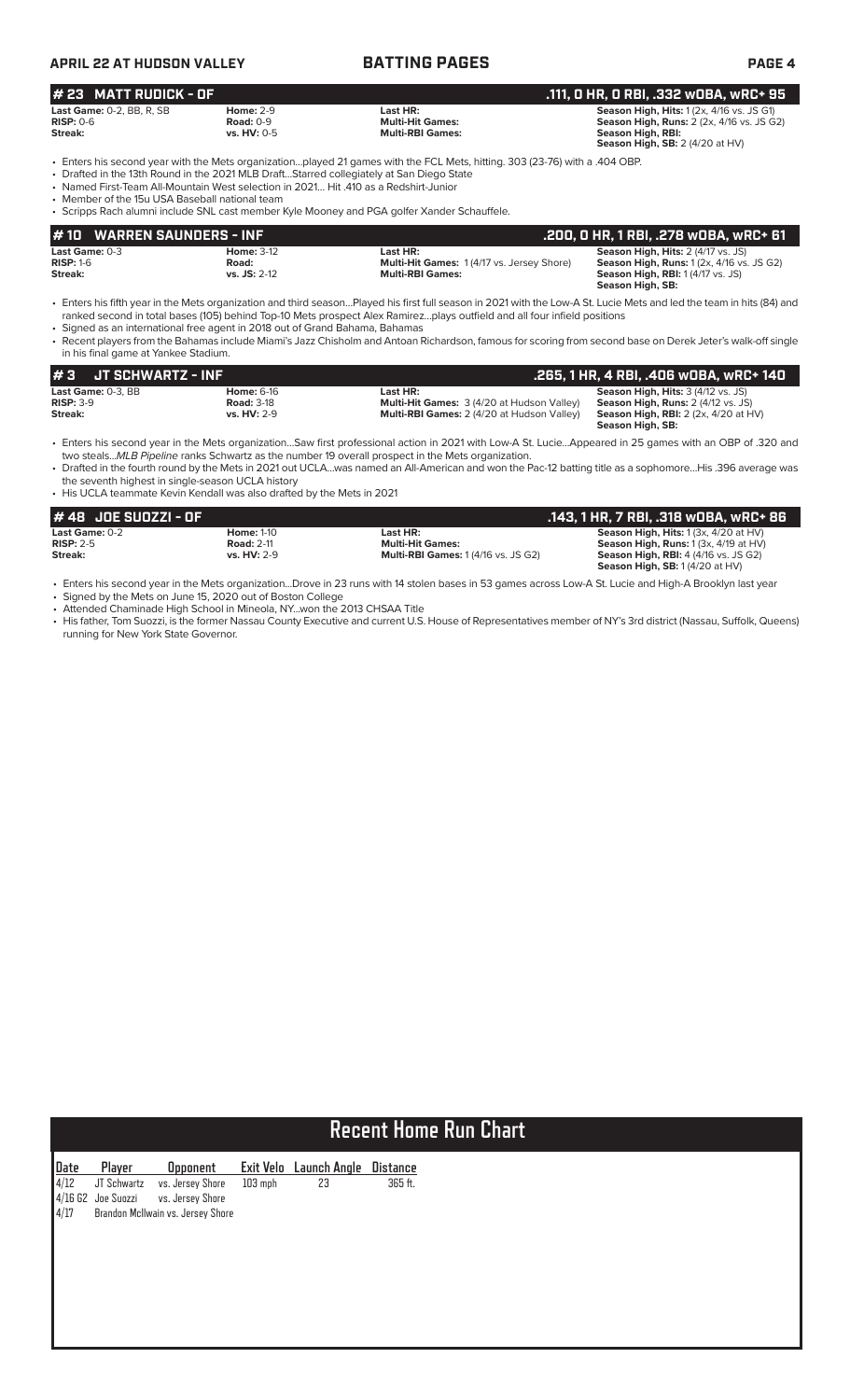| <b>APRIL 22 AT HUDSON VALLEY</b>                                |                                                                                                                 | <b>BULLPEN PAGE</b>                                                                                                                                                                                                                                                                                                                                                                   |                                             |                                      |                                |                         |                                |                                                                                                                                         |                                                            |                                                 | <b>PAGE 5</b>                  |                                                     |
|-----------------------------------------------------------------|-----------------------------------------------------------------------------------------------------------------|---------------------------------------------------------------------------------------------------------------------------------------------------------------------------------------------------------------------------------------------------------------------------------------------------------------------------------------------------------------------------------------|---------------------------------------------|--------------------------------------|--------------------------------|-------------------------|--------------------------------|-----------------------------------------------------------------------------------------------------------------------------------------|------------------------------------------------------------|-------------------------------------------------|--------------------------------|-----------------------------------------------------|
| #18                                                             | <b>NOLAN CLENNEY - RHP</b>                                                                                      |                                                                                                                                                                                                                                                                                                                                                                                       | 19 K%, 4.8 BB%, 5.40 ERA, 3 G               |                                      |                                |                         |                                | <b>LAST FIVE APPEARANCES</b>                                                                                                            |                                                            |                                                 |                                |                                                     |
| Last App: 4/19 @ HV<br>Leadoff: 1-5                             | Last Loss: 4/19 at HV                                                                                           | SV/OP (Last):                                                                                                                                                                                                                                                                                                                                                                         | Holds:                                      | DATE                                 | <b>OPP</b>                     | <b>DEC</b>              | IP                             | <b>NOLAN CLENNEY</b><br>н<br>R                                                                                                          | ER                                                         | BB                                              | Κ                              | <b>HR</b>                                           |
|                                                                 | • 25 year old hails from Northville, MichiganAttended NC State                                                  | • Enters his second year in the Mets organizationReceived from Low-A St. Lucie on September 7<br>• Signed to a minor league deal on June 28, 2021Made 13 relief apps for Low-A St. Lucie<br>• Pitched with Gary in 2021 and with Utica in 2019 and 2020 in independent baseball                                                                                                       |                                             | 4/12<br>4/16<br>4/19                 | JS<br>JS (G1) W, BS<br>@HV     | H                       | 1.0<br>1.0<br>3.0              | 0<br>$\mathbf{1}$<br>$\overline{2}$<br>2<br>$\mathbf{1}$<br>$\mathbf{1}$                                                                | $\circ$<br>2<br>$\mathbf{1}$                               | $\circ$<br>$\mathbf{1}$<br>$\Omega$             | $\mathbf{1}$<br>0<br>3         | $\circ$<br>$\mathsf O$<br>$\mathbf{1}$              |
| #36                                                             | <b>JUSTIN COURTNEY - RHP</b>                                                                                    |                                                                                                                                                                                                                                                                                                                                                                                       | 32 K%, 16BB%, 3.38 ERA, 3 G                 |                                      |                                |                         |                                | <b>JUSTIN COURTNEY</b>                                                                                                                  |                                                            |                                                 |                                |                                                     |
| Last App: $4/20 \ @HV$<br>Leadoff: 1-4                          | <b>Last Loss:</b>                                                                                               | <b>SV/OP (Last):</b> 2/2 4/15 vs JS                                                                                                                                                                                                                                                                                                                                                   | Holds:                                      | DATE OPP<br>4/9 (G2)@WIL             |                                | <b>DEC</b><br><b>SV</b> | IP<br>2.0                      | R<br>н<br>2<br>1                                                                                                                        | ER<br>$\mathbf{1}$                                         | BB<br>2                                         | К<br>3                         | HR<br>$\circ$                                       |
| 66ers in 2021                                                   |                                                                                                                 | • Enters first season with the Mets organization Signed on September 10, 2021<br>. Began career with the Angels organizationPitched 43.0 IP across Rokand Low-A Inland Empire                                                                                                                                                                                                         |                                             | 4/15<br>4/20                         | JS<br>@HV                      | <b>SV</b><br>W          | 2.0<br>1.1                     | $\circ$<br>$\circ$<br>2<br>1                                                                                                            | $\circ$<br>1                                               | $\mathsf O$<br>2                                | 3<br>$\overline{2}$            | $\circ$<br>$\Omega$                                 |
|                                                                 |                                                                                                                 | • Played collegiately at MaineNamed Louisville Slugger Freshman All-American                                                                                                                                                                                                                                                                                                          |                                             |                                      |                                |                         |                                | <b>JOSH HEJKA</b>                                                                                                                       |                                                            |                                                 |                                |                                                     |
| #13<br>Last App: $4/20 @HV$                                     | <b>JOSH HEJKA - RHP</b><br><b>Last Loss:</b>                                                                    | SV/OP (Last):                                                                                                                                                                                                                                                                                                                                                                         | 40.0 K%, 10.0 BB%, 0.00 ERA, 4 G<br>Holds:  | DATE OPP<br>4/9 (G1)@ WIL            |                                | <b>DEC</b>              | IP<br>1.0                      | R<br>н<br>2<br>$\circ$                                                                                                                  | ER<br>$\circ$                                              | BB<br>$\Omega$                                  | K<br>2                         | <b>HR</b><br>$\circ$                                |
| Leadoff: 0-3                                                    |                                                                                                                 |                                                                                                                                                                                                                                                                                                                                                                                       |                                             | 4/12<br>4/17                         | JS<br>JS                       | Н                       | 1.0<br>1.0                     | $\circ$<br>$\mathbf{1}$<br>$\mathbf{1}$<br>$\circ$                                                                                      | $\Omega$<br>$\circ$                                        | $\Omega$<br>$\circ$                             | $\mathbf{1}$<br>$\overline{2}$ | $\Omega$<br>$\mathsf O$                             |
|                                                                 | • Enters his fourth year in the Mets organization                                                               | · Pitched with High-A Brooklyn, Double-A Binghamton, and Triple-A Syracuse in 2021<br>• Played collegiately at Division III Johns Hopkins Holds the Blue Jay record for career saves and                                                                                                                                                                                              |                                             | 4/20                                 | @HV                            | Н                       | 1.2                            | $\circ$<br>$\mathbf{1}$                                                                                                                 | $\Omega$                                                   | $\overline{2}$                                  | 3                              | $\circ$                                             |
|                                                                 |                                                                                                                 | single-season appearancesMember of the 2019 College World Series All-Tournament Team.                                                                                                                                                                                                                                                                                                 |                                             | DATE                                 | <b>OPP</b>                     | DEC.                    | IP                             | <b>COLBY MORRIS</b><br>Н<br>R                                                                                                           | ER                                                         | BB                                              | К                              | HR                                                  |
| #38<br>Last App: 4/19 at HV<br>Leadoff: 0-2                     | <b>COLBY MORRIS - RHP</b><br><b>Last Loss:</b>                                                                  | SV/OP (Last):                                                                                                                                                                                                                                                                                                                                                                         | 30.4 K%, 17.4 BB%, 1.59 ERA, 3 G<br>Holds:  | 4/10<br>4/13<br>4/19                 | @WIL<br>JS<br>@HV              |                         | 1.2<br>2.0<br>2.0              | 0<br>$\mathbf{1}$<br>$\mathsf O$<br>$\mathbf{1}$<br>$\overline{2}$<br>$\mathbf{1}$                                                      | $\circ$<br>$\circ$<br>$\mathbf{1}$                         | $\circ$<br>$\overline{2}$<br>$\overline{2}$     | 2<br>3<br>$\overline{2}$       | $\circ$<br>$\mathsf O$<br>$\circ$                   |
|                                                                 |                                                                                                                 | • Enters his second season with the Mets organizationSigned by the club on March 19, 2021<br>-Pitched in 31 G across Low-A St. Lucie & High-A Brooklyn in 2021struck out 65 batters in 55.1 IP<br>. Played collegiately at Division III Middlebury CollegePlayed two seasons of Independent base-<br>ball with the Gary SouthShore Railcats, Milwaukee Milkmen, and Chicago Deep Dish |                                             | DATE                                 | OPP                            | <b>DEC</b>              | IP                             | <b>HUNTER PARSONS</b><br>R<br>H                                                                                                         | ER                                                         | BB                                              | К                              | HR                                                  |
| #17<br>Last App: 4/17 vs. JS<br>Leadoff: 1-4                    | <b>HUNTER PARSONS - RHP</b><br><b>Last Loss:</b>                                                                | SV/OP (Last):                                                                                                                                                                                                                                                                                                                                                                         | 41.7 K%, 5.9 BB%, 0.00 ERA, 2 G<br>Holds: 1 | 4/12<br>4/17                         | JS<br><b>JS</b>                | W<br>H                  | 2.1<br>2.0                     | 1<br>0<br>2<br>$\circ$                                                                                                                  | 0<br>$\circ$                                               | $\mathbf{1}$<br>$\circ$                         | 5<br>3                         | $\circ$<br>$\circ$                                  |
| # 50<br><b>Last App:</b> $4/21 @ HV$                            | <b>EVY RUIBAL - RHP</b><br>Last Loss:                                                                           | . Enters his fourth year in the Mets org. Pitched with Low-A St. Lucie and High-A Brooklyn in 2021<br>Drafted in the 19th round by the Mets in 2019Third-team All-Big Ten selection<br>Drafted out of Parkside High School by Cleveland (40th round) in 2015 but did not sign<br>41.7 K%, O BB%, 3.00 ERA, 4 G<br>SV/OP (Last):                                                       | Holds:                                      | DATE<br>4/10<br>4/15<br>4/17<br>4/21 | OPP<br>@WIL<br>JS<br>JS<br>@HV | DEC.                    | IP<br>1.0<br>0.1<br>1.0<br>0.2 | <b>EVY RUIBAL</b><br>R<br>н<br>$\overline{2}$<br>1<br>$\circ$<br>$\mathbf{1}$<br>$\circ$<br>$\circ$<br>$\overline{0}$<br>$\overline{0}$ | ER<br>$\mathbf{1}$<br>$\circ$<br>$\circ$<br>$\overline{O}$ | BB<br>$\Omega$<br>$\circ$<br>$\circ$<br>$\circ$ | K<br>2<br>$\circ$<br>1<br>2    | <b>HR</b><br>$\circ$<br>$\circ$<br>$\mathbf 0$<br>0 |
| Leadoff: 1-2                                                    |                                                                                                                 |                                                                                                                                                                                                                                                                                                                                                                                       |                                             |                                      |                                |                         |                                | <b>REYSON SANTOS</b>                                                                                                                    |                                                            |                                                 |                                |                                                     |
|                                                                 |                                                                                                                 | • Signed to a minor league deal on June 27, 2021 from the Florence Y'alls (Frontier League)<br>• Pitched in the Dodgers system from 2015-2018, reaching High-A Rancho Cucamonga                                                                                                                                                                                                       |                                             | DATE                                 | OPP                            | <b>DEC</b>              | IP                             | H<br>R                                                                                                                                  | ER                                                         | BB                                              | Κ<br>2                         | HR<br>$\circ$                                       |
|                                                                 | • From Milburn, New Jersey, attending Milburn High School                                                       | • Drafted by the Dodgers in the 16th round of the 2017 MLB Draft from Notre Dame                                                                                                                                                                                                                                                                                                      |                                             | 4/10<br>4/13                         | @WIL<br>JS                     |                         | 1.0<br>1.0                     | 0<br>0<br>$\mathbf{1}$<br>0                                                                                                             | 0<br>0                                                     | $\mathbf{1}$<br>0                               | 0                              | $\mathsf O$                                         |
| # 34<br>Last App: $4/20$ @ HV                                   | <b>REYSON SANTOS - RHP</b><br><b>Last Loss:</b>                                                                 | SV/OP (Last):                                                                                                                                                                                                                                                                                                                                                                         | 23.1 K%, 19.2 BB%, 1.50 ERA, 4 G<br>Holds:  | 4/16<br>4/20                         | JS G2<br>@HV                   | SV                      | 2.0<br>2.0                     | 2<br>$\circ$<br>0<br>$\mathbf{1}$                                                                                                       | $\mathsf{O}\xspace$<br>$\mathbf{1}$                        | 2<br>2                                          | 2<br>2                         | $\circ$<br>$\circ$                                  |
| Leadoff: 1-4                                                    |                                                                                                                 |                                                                                                                                                                                                                                                                                                                                                                                       |                                             | DATE                                 | OPP                            | DEC                     | IP                             | <b>SAMMY TAVAREZ</b><br>R<br>H                                                                                                          | ER                                                         | BB                                              | Κ                              | HR                                                  |
|                                                                 | • Enters his fourth year in the Mets organization<br>moted to High-A Brooklyn making three appearances in 2021  | - Began the 2021 season with Low-A St. Luciewhere he struck out 44 batters in 35.1 inningsPro-<br>• His native Bani is home to several former MLB players, including Manny, Willy, and Erick Aybar.                                                                                                                                                                                   |                                             | 4/12<br>4/16                         | JS<br>JS G2                    | SV<br><b>SV</b>         | 1.0<br>1.0                     | 0<br>0<br>$\circ$<br>$\mathsf O$                                                                                                        | $\circ$<br>$\circ$                                         | 0<br>2                                          | $\overline{2}$<br>$\mathbf{1}$ | $\circ$<br><b>Oss</b>                               |
| #46<br>Last App: 4/16 vs. JS G1 Last Loss:<br>Leadoff: 0-1, HBP | <b>SAMMY TAVAREZ - RHP</b>                                                                                      | <b>SV/OP (Last):</b> 2/2 (4/16 vs. JS G1) <b>Holds:</b>                                                                                                                                                                                                                                                                                                                               | 33.3 K%, 22.2 BB%, 0.00 ERA, 2 G            |                                      |                                |                         |                                |                                                                                                                                         |                                                            |                                                 |                                |                                                     |
| striking out 52 batters in 31.0 innings                         | • Signed by the Yankees as a free agent on January 17, 2018<br>• Hails from Santo, Domingo, Dominican Republic. | . Enters his second season with the Mets organizationPlayed 2021 season with Low-A St. Lucie                                                                                                                                                                                                                                                                                          |                                             |                                      |                                |                         |                                |                                                                                                                                         |                                                            |                                                 |                                |                                                     |

|                |                |    | <b>Number of Pitches Thrown</b> |    |                          |  |
|----------------|----------------|----|---------------------------------|----|--------------------------|--|
| <b>Pitcher</b> | Days Rest 4/19 |    |                                 |    | 4/20 4/21 4/22 4/23 4/24 |  |
| Clenney        | 2              | 40 |                                 |    |                          |  |
| Courtney       |                |    | 34                              |    |                          |  |
| Hejka          |                |    | 36                              |    |                          |  |
| Morris         | $\overline{2}$ | 43 |                                 |    |                          |  |
| Parsons        | 4              |    |                                 |    |                          |  |
| Ruibal         |                |    |                                 | 10 |                          |  |
| Santos, Rey.   |                |    | 31                              |    |                          |  |
| Tavarez        | 5              |    |                                 |    |                          |  |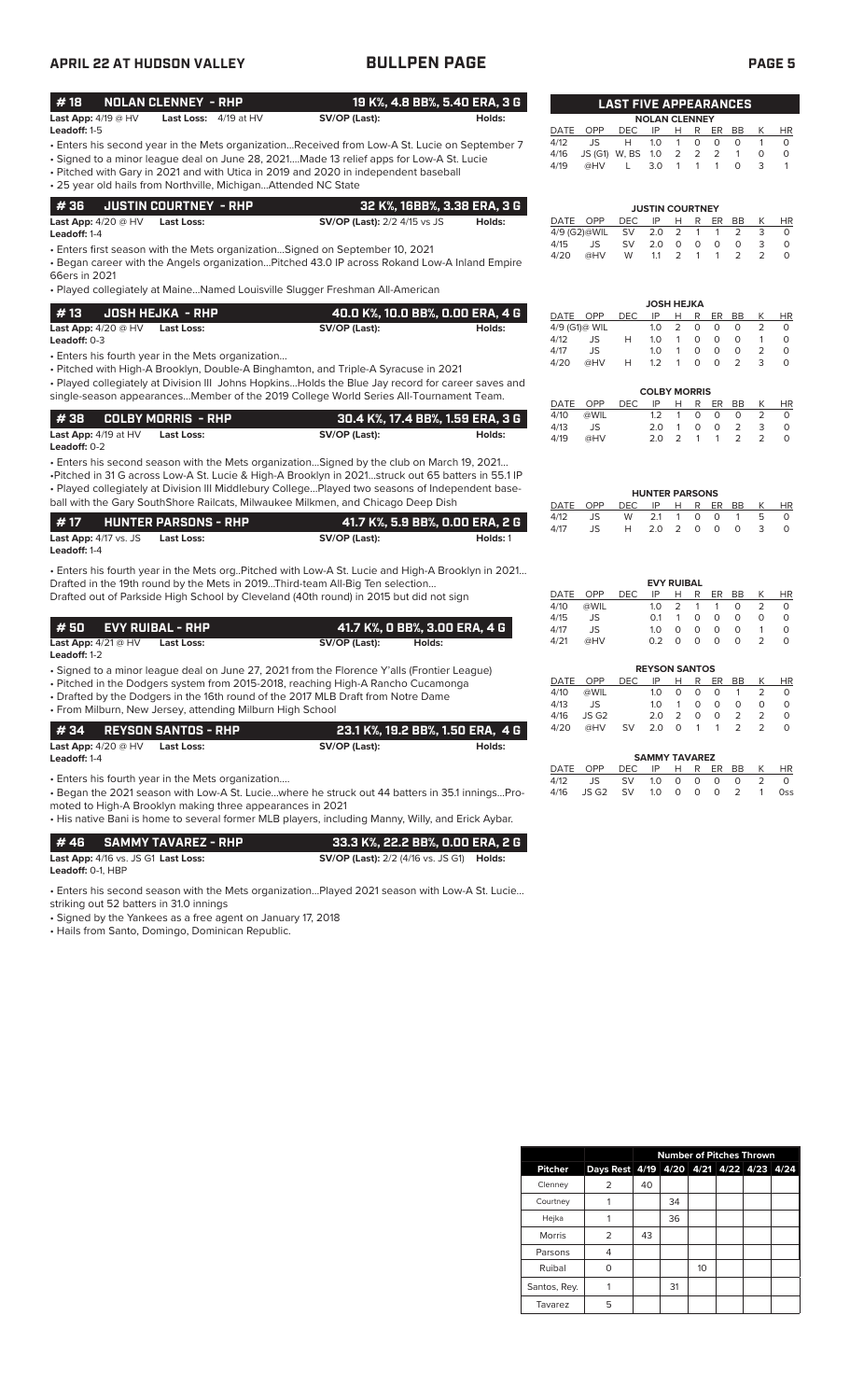### **APRIL 22 AT HUDSON VALLEY HIGH/LOW & CHARTS PAGE 6**

| Most Home Runs, Game1 (3x, Brandon McIlwain, 4/17 vs. Jersey Shore)         |
|-----------------------------------------------------------------------------|
|                                                                             |
|                                                                             |
|                                                                             |
|                                                                             |
|                                                                             |
|                                                                             |
|                                                                             |
|                                                                             |
|                                                                             |
| Most Stolen Bases, Game  2 (2x, Jordan, Rudick 4/20 @ Hudson Valley)        |
| <b>TEAM BATTING HIGHS</b>                                                   |
|                                                                             |
|                                                                             |
|                                                                             |
|                                                                             |
|                                                                             |
|                                                                             |
|                                                                             |
|                                                                             |
|                                                                             |
| Home Runs, Consecutive Games 2 games (4/16 vs. JS G2 -4/17 vs Jersey Shore) |
|                                                                             |
|                                                                             |
|                                                                             |
|                                                                             |
|                                                                             |
|                                                                             |
|                                                                             |
|                                                                             |
|                                                                             |
|                                                                             |
|                                                                             |

**INDIVIDUAL BATTING HIGHS**

Most Errors, Team, Game............................................................. 1 (6x, 4/21 @ Hudson Valley) Most Errors, Individual, Game......................................1 (6x, Vargas, 4/21 @ Hudson Valley) Most Double Plays Turned, Nine-Inning Game............................ 3 (4/19 @ Hudson Valley) Consecutive Errorless Games, Team...............................................1 (4/20 @Hudson Valley) **FIELDING**

### **STARTERS BY POSITION**

**C-** O'Neill (4), Gaddis (3), Mena (4)

**1B-** Schwartz (10), Saunders (1)

**2B-** Young (3), Peroza (4), Reyes (2), Saunders (2)

**3B-** Peroza (5), Gaddis (3), Saunders (2), Palmer (1)

**SS-** Reyes (9), Young (2)

**LF-** Rudick (4), Jordan (4), Murphy (3)

**CF-** Palmer (5), Jordan (5), Rudick (1)

**RF-** McIlwain (7), Suozzi (4)

**DH-** Suozzi (3), Jordan (2), Rudick (2), Gaddis (1) Peroza (1), Schwartz (1), O'Neill (1)

### **STARTERS BY BATTING ORDER**

**1st -** Jordan (10), Rudick (2)

**2nd -** Reyes (12)

**3rd -** Young (5), Schwartz (7)

**4th-** Peroza (7), McIlwain (5)

**5th-** Schwartz (5), Gaddis (4), Suozzi (2), Peroza (1)

**6th-** Palmer (6), Saunders (2), Mena (1), Peroza (2), O'Neill (1)

7th- Gaddis (2), McIlwain (2) Suozzi (2), Saunders (1), Rudick (2), Mena (1)Peroza (1), Palmer (1)

**8th-** O'Neill (3), Suozzi (3), Gaddis (2), Saunders (2), Rudick (1), McIlwain (1)

**9th-** Murphy (3), Rudick (3), Murphy (2), Jordan (2), Mena (2), O'Neill (1), Suozzi (1)

|                 | <b>CATCHERS STEALING</b> |          |            |      | <b>MULTI-RUN INNINGS</b> |                            |
|-----------------|--------------------------|----------|------------|------|--------------------------|----------------------------|
| <b>Name</b>     | cs                       | АТТ      | <b>PCT</b> | Runs | Times                    | Last                       |
| Gaddis          |                          | 14       | 0%         |      | 8                        | $4/19$ @ HV<br>4/17 vs. JS |
| Mena<br>O'Neill |                          | 10<br>12 | 10%<br>17% |      |                          | $4/12$ vs JS               |

|                  |   |   | 4 | 5 | R | - 7 | 8 | o | $10+$ | <b>TOTALS</b> |
|------------------|---|---|---|---|---|-----|---|---|-------|---------------|
| <b>OPPONENTS</b> | 9 | 6 | 5 |   | 6 |     | , |   |       | 35            |
| <b>BKLYN</b>     |   | 9 | з | 9 |   | з   | o | o |       | 40            |

| INDIVIDUAL PITCHING HIGHS                                                    |
|------------------------------------------------------------------------------|
|                                                                              |
|                                                                              |
| Most Home Runs Allowed, Game1 (3x, Clenney 4/19 @ Hudson Valley)             |
|                                                                              |
|                                                                              |
|                                                                              |
|                                                                              |
|                                                                              |
| Most Innings Pitched, Game5.0 (2x, Oscar Rojas, 4/16 vs. Jersey Shore G2)    |
| Most Innings Pitched, Reliever  4.0 (3x, Jesus Vargas, 4/21 @ Hudson Valley) |
| Most Consecutive Scoreless Inn., Starter4 (Jose Chacin, 4/9-present)         |
| Most Consecutive Scoreless Inn., Reliever 5 (David Griffin, 4/9-present)     |
|                                                                              |

| TEAM PITCHING HIGHS               |  |
|-----------------------------------|--|
|                                   |  |
|                                   |  |
|                                   |  |
|                                   |  |
|                                   |  |
|                                   |  |
|                                   |  |
|                                   |  |
|                                   |  |
|                                   |  |
|                                   |  |
|                                   |  |
| Most Walks Allowed, Extra Innings |  |
|                                   |  |
|                                   |  |
|                                   |  |

|                                       | <b>TEAM MISCELLANEOUS</b>                                                    |
|---------------------------------------|------------------------------------------------------------------------------|
|                                       | Longest Game, Time, Nine-Inning Game 3:03 (4/20 @Hudson Valley)              |
|                                       |                                                                              |
|                                       | Shortest Game, Time Nine-Inning Game.  2:20 (4/21 @ Hudson Valley)           |
|                                       |                                                                              |
|                                       |                                                                              |
|                                       |                                                                              |
|                                       |                                                                              |
|                                       |                                                                              |
|                                       | Coldest Gametime Temp. 47 degrees (2x, 4/19 @ Hudson Valley, Wilmington 4/8) |
|                                       |                                                                              |
|                                       |                                                                              |
|                                       |                                                                              |
|                                       |                                                                              |
| OUTFIELD ASSISTS (0)                  | <b>RECORD BREAKDOWN</b>                                                      |
|                                       |                                                                              |
| <b>TOTAL</b><br>(LAST)<br><b>NAME</b> |                                                                              |
|                                       |                                                                              |
|                                       |                                                                              |
|                                       |                                                                              |
|                                       |                                                                              |
|                                       |                                                                              |
|                                       |                                                                              |
|                                       |                                                                              |
|                                       |                                                                              |
|                                       |                                                                              |
|                                       |                                                                              |
| <b>UNIFORM RECORDS</b>                |                                                                              |
| <b>Home White</b><br>$3-1$            |                                                                              |
| า 1<br><b>Dood Crow</b>               |                                                                              |

| Home White             | $3-1$        |
|------------------------|--------------|
| <b>Road Gray</b>       | $2 - 4$      |
| <b>White Throwback</b> | $1 - 0$      |
| Los Jefes              | $1 - \Omega$ |
|                        |              |

| Do Not Allow a Home Run5-4 |  |
|----------------------------|--|
| Hit More Home Runs  2-0    |  |
| Opponent Hits More HRs 1-1 |  |
|                            |  |
|                            |  |
|                            |  |
|                            |  |
|                            |  |
|                            |  |
|                            |  |
|                            |  |
| Opponent Scores First 2-3  |  |
|                            |  |
|                            |  |
|                            |  |
|                            |  |
|                            |  |
|                            |  |
|                            |  |
|                            |  |
|                            |  |
|                            |  |
|                            |  |
|                            |  |
|                            |  |

| <b>EJECTIONS</b> |               |            |  |  |  |
|------------------|---------------|------------|--|--|--|
| <b>Name</b>      | <b>Umpire</b> | Date       |  |  |  |
| M. Vogel-Freeman | Clark         | 4/19 at HV |  |  |  |

| <b>MISC. WINS</b> |  |
|-------------------|--|

Come from Behind Wins 3 (4/16 vs JS G1) Wins in Last At-Bat...........1 (4/16 vs. JS G1) Walk-off Wins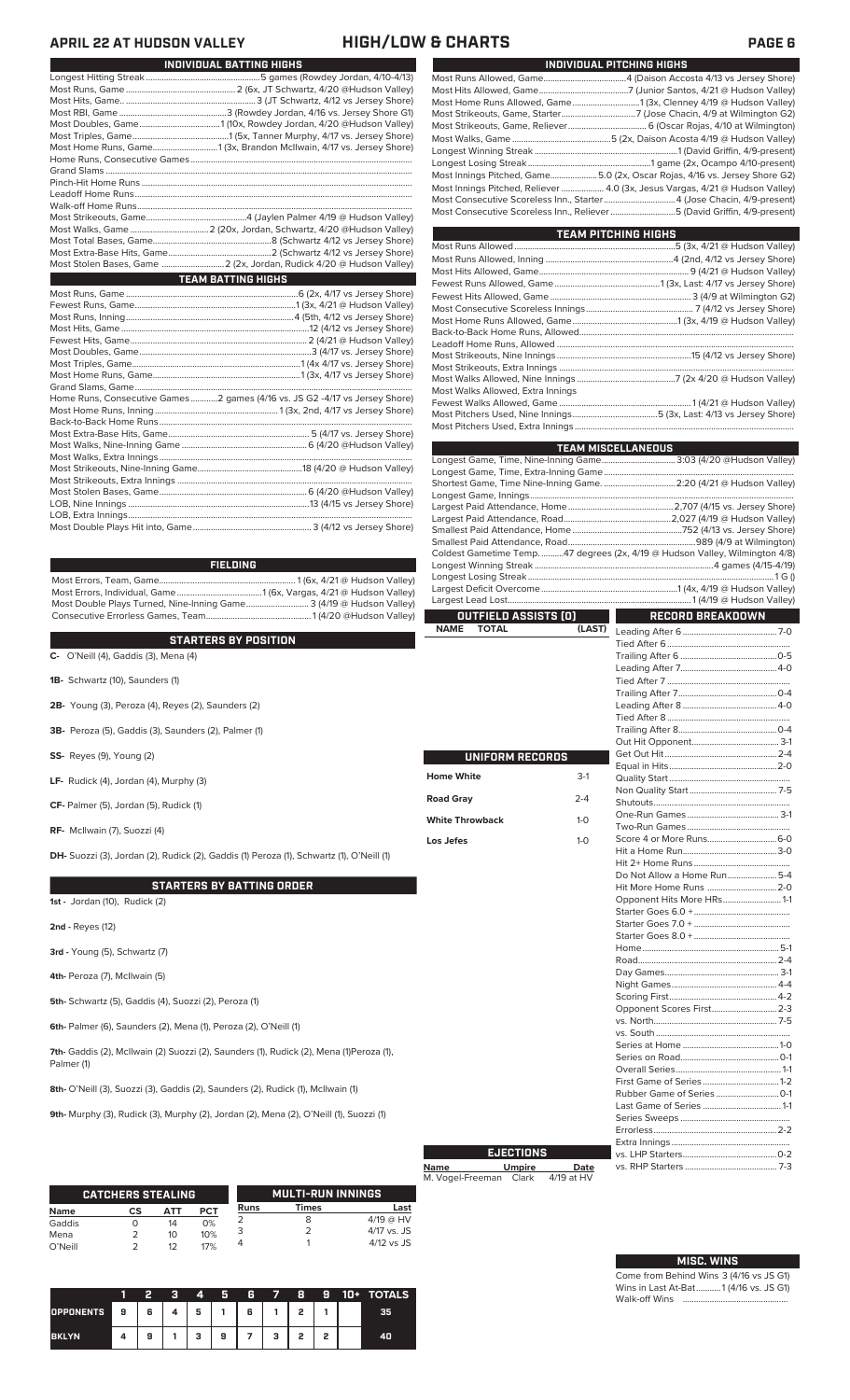# **APRIL 22 AT HUDSON VALLEY GAME-BY-GAME RESULTS PAGE 7**

| π |  |
|---|--|
|---|--|

| <b>DATE</b>          | GM#                 | <b>OPPONENT</b>                                            | W-L/TIME SCORE           |                      | <b>RECORD</b>      | <b>POSITION</b>                                   | GA/GB            | <b>WINNING PITCHER</b>                            | <b>LOSING PITCHER</b>                       | <b>SAVE</b>                                    | <b>TIME</b>  | <b>ATTENDANCE</b> |
|----------------------|---------------------|------------------------------------------------------------|--------------------------|----------------------|--------------------|---------------------------------------------------|------------------|---------------------------------------------------|---------------------------------------------|------------------------------------------------|--------------|-------------------|
| 4/8                  |                     | at Wilmington                                              |                          |                      |                    | PPD (Wet Grounds; doubleheader scheduled for 4/9) |                  |                                                   |                                             |                                                |              |                   |
| 4/9                  | 1<br>$\overline{2}$ | at Wilmington<br>at Wilmington                             | L<br>W                   | $5-1(7)$<br>$2-1(7)$ | $0 - 1$<br>$1 - 1$ | T <sub>2</sub> nd<br>T <sub>2</sub> nd            | $-0.5$<br>$-1.0$ | Lucas Knowles (1-0)<br>David Griffin (1-0)        | Junior Santos (0-2)<br>Michael Cuevas (0-1) | Justin Courtney (1)                            | 1:51<br>1:59 | 989               |
| 4/10<br>4/11         | 3                   | at Wilmington                                              | L                        | $4-1$                | $1 - 2$            | 4th                                               | $-2.0$           | Carlos Romero (1-0)<br>OFF DAY                    | Carlos Ocampo (0-1)                         |                                                | 2:47         | 966               |
| 4/12<br>4/13         | 4<br>5              | <b>Jersey Shore</b><br><b>Jersey Shore</b>                 | W<br>г                   | $5 - 2$<br>$4 - 3$   | $2 - 2$<br>$2 - 3$ | T3rd<br>T4th                                      | $-2.0$<br>$-2.0$ | Hunter Parsons (1-0)<br>Dominic Pipkin (1-0)      | JP Woodward (0-1)<br>Daison Acosta (0-1)    | <b>Sammy Tavares (1)</b><br>Jason Ruffcorn (1) | 2:44<br>3:01 | 2,041<br>752      |
| 4/14                 |                     | vs. Jersey Shore                                           |                          |                      |                    | PPD (rain; doubleheader scheduled for 4/16)       |                  |                                                   |                                             |                                                |              |                   |
| 4/15<br>4/16         | 6<br>7              | <b>Jersey Shore</b><br><b>Jersey Shore</b>                 | w<br>W                   | 4-1<br>4-3 (7)       | $3-3$<br>$4 - 3$   | 4th<br>3rd                                        | $-1.5$<br>$-1.0$ | Jesus Vargas (1-0)<br>Nolan Clenney (1-0)         | Matt Russell (0-1)<br>Andrew Schultz (0-2)  | Justin Courtney (2)<br>Sammy Tavarez (2)       | 2:31<br>1:57 | 2,707             |
| 4/17                 | 8<br>9              | <b>Jersey Shore</b><br><b>Jersey Shore</b>                 | W<br>W                   | $6-1$<br>$6-1$       | $5-3$<br>$6 - 3$   | 2nd<br>T1st                                       | $-1.0$<br>$+1.0$ | Oscar Rojas (1-0)<br><b>Garrison Bryant (1-0)</b> | Mick Abel (0-2)<br>Christian McGowan (0-1)  |                                                | 1:50<br>2:38 | 1,777<br>1,400    |
| 4/18<br>4/19         | 10                  | at Hudson Valley                                           | L                        | $5-3$                | $6 - 4$            | 2nd                                               | $-1.0$           | OFF DAY<br>Edgar Barclay (2-1)                    | Nolan Clenney (1-1)                         | Carson Coleman (1)                             | 2:31         | 2,027             |
| 4/20                 | 11<br>12            | at Hudson Valley                                           | W                        | $4 - 3$<br>$5-1$     | $7 - 4$<br>$7-5$   | 2nd                                               | $-1.0$           | <b>Justin Courtney (1-)</b>                       | Nelson Alvarez (0-1)<br>Will Warren (1-1)   | <b>Reyson Santos (1)</b>                       | 3:03         | 1,553             |
| 4/21<br>4/22         | 13                  | at Hudson Valley<br>at Hudson Valley                       | L<br>7:05 p.m.           |                      |                    | 2nd                                               | $-2.0$           | Junior Santos (0-2)                               |                                             |                                                | 2:20         | 1,270             |
| 4/23<br>4/24         | 14<br>15            | at Hudson Valley<br>at Hudson Valley                       | 6:05 p.m.<br>2:05 p.m.   |                      |                    |                                                   |                  |                                                   |                                             |                                                |              |                   |
| 4/25<br>4/26         | 16                  | <b>Bowling Green</b>                                       | 7:00 p.m.                |                      |                    |                                                   |                  | OFF DAY                                           |                                             |                                                |              |                   |
| 4/27<br>4/28         | 17<br>18            | <b>Bowling Green</b><br><b>Bowling Green</b>               | 7:00 p.m.<br>7:00 p.m.   |                      |                    |                                                   |                  |                                                   |                                             |                                                |              |                   |
| 4/29<br>4/30         | 19<br>20            | <b>Bowling Green</b><br><b>Bowling Green</b>               | 7:00 p.m.<br>2:00 p.m.   |                      |                    |                                                   |                  |                                                   |                                             |                                                |              |                   |
|                      |                     |                                                            |                          |                      |                    |                                                   |                  | <b>APRIL [7-5]</b>                                |                                             |                                                |              |                   |
| 5/1<br>5/2           | 21                  | <b>Bowling Green</b>                                       | 2:00 p.m.                |                      |                    |                                                   |                  | OFF DAY                                           |                                             |                                                |              |                   |
| 5/3<br>5/4           | 22<br>23            | at Aberdeen<br>at Aberdeen                                 | 7:05 p.m.<br>7:05 p.m.   |                      |                    |                                                   |                  |                                                   |                                             |                                                |              |                   |
| 5/5<br>5/6           | 24<br>25            | at Aberdeen<br>at Aberdeen                                 | 7:05 p.m.<br>7:05 p.m.   |                      |                    |                                                   |                  |                                                   |                                             |                                                |              |                   |
| 5/7<br>5/8           | 26<br>27            | at Aberdeen<br>at Aberdeen                                 | 6:05 p.m.<br>2:05 p.m.   |                      |                    |                                                   |                  |                                                   |                                             |                                                |              |                   |
| 5/9<br>5/10          | 28                  | Wilmington                                                 | 7:00 p.m.                |                      |                    |                                                   |                  | OFF DAY                                           |                                             |                                                |              |                   |
| 5/11                 | 29                  | Wilmington<br>Wilmington                                   | 7:00 p.m.                |                      |                    |                                                   |                  |                                                   |                                             |                                                |              |                   |
| 5/12<br>5/13         | 30<br>31            | Wilmington                                                 | 7:00 p.m.<br>7:00 p.m.   |                      |                    |                                                   |                  |                                                   |                                             |                                                |              |                   |
| 5/14<br>$5/15$       | 32<br>33            | Wilmington<br>Wilmington                                   | 6:00 p.m.<br>2:00 p.m.   |                      |                    |                                                   |                  |                                                   |                                             |                                                |              |                   |
| 5/16<br>5/17         | 34                  | <b>Hudson Valley</b>                                       | 7:00 p.m.                |                      |                    |                                                   |                  | OFF DAY                                           |                                             |                                                |              |                   |
| 5/18<br>5/19         | 35<br>36            | <b>Hudson Valley</b><br><b>Hudson Valley</b>               | 12:00 p.m.<br>7:00 p.m.  |                      |                    |                                                   |                  |                                                   |                                             |                                                |              |                   |
| 5/20<br>5/21         | 37<br>38            | <b>Hudson Valley</b><br><b>Hudson Valley</b>               | 7:00 p.m.<br>6:00 p.m.   |                      |                    |                                                   |                  |                                                   |                                             |                                                |              |                   |
| 5/22<br>5/23         | 39                  | <b>Hudson Valley</b>                                       | 2:00 p.m.                |                      |                    |                                                   |                  | OFF DAY                                           |                                             |                                                |              |                   |
| 5/24                 | 40                  | at Bowling Green 6:35 p.m.*                                |                          | (CT)                 |                    |                                                   |                  |                                                   |                                             |                                                |              |                   |
| 5/25<br>5/26         | 41<br>42            | at Bowling Green 6:35 p.m.*<br>at Bowling Green 6:35 p.m.* |                          | (CT)<br>(CT)         |                    |                                                   |                  |                                                   |                                             |                                                |              |                   |
| 5/27<br>5/28         | 43<br>44            | at Bowling Green 6:35 p.m.*<br>at Bowling Green 6:35 p.m.* |                          | (CT)<br>(CT)         |                    |                                                   |                  |                                                   |                                             |                                                |              |                   |
| 5/29<br>5/30         | 45                  | at Bowling Green 1:05 p.m.*                                |                          | (CT)                 |                    |                                                   |                  | OFF DAY                                           |                                             |                                                |              |                   |
| 5/31                 | 46                  | at Jersey Shore                                            | 7:05 p.m.                |                      |                    |                                                   |                  | MAY (0-0)                                         |                                             |                                                |              |                   |
| 6/1<br>6/2           | 47<br>48            | at Jersey Shore<br>at Jersey Shore                         | 7:05 p.m.<br>7:05 p.m.   |                      |                    |                                                   |                  |                                                   |                                             |                                                |              |                   |
| 6/3<br>6/4           | 49<br>50            | at Jersey Shore<br>at Jersey Shore                         | 7:05 p.m.<br>7:05 p.m.   |                      |                    |                                                   |                  |                                                   |                                             |                                                |              |                   |
| 6/5<br>6/6           | 51                  | at Jersey Shore                                            | 1:05 p.m.                |                      |                    |                                                   |                  | OFF DAY                                           |                                             |                                                |              |                   |
| 6/7<br>6/8           | 52<br>53            | Aberdeen<br>Aberdeen                                       | 7:00 p.m.<br>7:00 p.m.   |                      |                    |                                                   |                  |                                                   |                                             |                                                |              |                   |
| 6/9<br>6/10          | 54<br>55            | Aberdeen<br>Aberdeen                                       | 7:00 p.m.<br>7:00 p.m.   |                      |                    |                                                   |                  |                                                   |                                             |                                                |              |                   |
| 6/11                 | 56                  | Aberdeen                                                   | 6:00 p.m.                |                      |                    |                                                   |                  |                                                   |                                             |                                                |              |                   |
| 6/12<br>6/13         | 51                  | Aberdeen                                                   | 2:00 p.m.                |                      |                    |                                                   |                  | OFF DAY                                           |                                             |                                                |              |                   |
| 6/14<br>6/15         | 58<br>59            | at Wilmington<br>at Wilmington                             | 6:35 p.m.<br>6:35 p.m.   |                      |                    |                                                   |                  |                                                   |                                             |                                                |              |                   |
| 6/16<br>6/17         | 60<br>61            | at Wilmington<br>at Wilmington                             | 6:35 p.m.<br>6:35 p.m.   |                      |                    |                                                   |                  |                                                   |                                             |                                                |              |                   |
| 6/18<br>6/19         | 62<br>63            | at Wilmington<br>at Wilmington                             | 6:35 p.m.<br>1:05 p.m.   |                      |                    |                                                   |                  |                                                   |                                             |                                                |              |                   |
| 6/20<br>6/21         | 64                  | <b>Jersey Shore</b>                                        | 7:00 p.m.                |                      |                    |                                                   |                  | OFF DAY                                           |                                             |                                                |              |                   |
| 6/22<br>6/23         | 65                  | <b>Jersey Shore</b>                                        | 7:00 p.m.                |                      |                    |                                                   |                  |                                                   |                                             |                                                |              |                   |
| 6/24                 | 66<br>67<br>68      | <b>Jersey Shore</b><br><b>Jersey Shore</b>                 | 7:00 p.m.<br>7:00 p.m.   |                      |                    |                                                   |                  |                                                   |                                             |                                                |              |                   |
| 6/25<br>6/26         | 69                  | <b>Jersey Shore</b><br><b>Jersey Shore</b>                 | 6:00 p.m.<br>2:00 p.m.   |                      |                    |                                                   |                  |                                                   |                                             |                                                |              |                   |
| 6/27<br>6/28<br>6/29 | 70                  | at Hudson Valley                                           | 7:05 p.m.<br>7:05 p.m.   |                      |                    |                                                   |                  | OFF DAY                                           |                                             |                                                |              |                   |
| 6/30                 | 71<br>72            | at Hudson Valley<br>at Hudson Valley                       | 7:05 p.m.                |                      |                    |                                                   |                  |                                                   |                                             |                                                |              |                   |
| 7/1                  | 73                  | at Hudson Valley                                           | 7:05 p.m.                |                      |                    |                                                   |                  | JUNE (0-0)                                        |                                             |                                                |              |                   |
| 7/2<br>7/3           | 74<br>75            | at Hudson Valley<br>at Hudson Valley                       | $6:05$ p.m.<br>6:05 p.m. |                      |                    |                                                   |                  |                                                   |                                             |                                                |              |                   |
| 7/4<br>7/5           | 76                  | Aberdeen                                                   | 6:30 p.m.                |                      |                    |                                                   |                  | OFF DAY                                           |                                             |                                                |              |                   |
| 7/6<br>7/7           | 78<br>79            | Aberdeen<br>Aberdeen                                       | 7:00 p.m.<br>7:00 p.m.   |                      |                    |                                                   |                  |                                                   |                                             |                                                |              |                   |
| 7/8<br>7/9           | 80<br>81            | Aberdeen<br>Aberdeen                                       | 7:00 p.m.<br>6:00 p.m.   |                      |                    |                                                   |                  |                                                   |                                             |                                                |              |                   |
| 7/10<br>7/11         | 82                  | Aberdeen                                                   | 2:00 p.m.                |                      |                    |                                                   |                  | OFF DAY                                           |                                             |                                                |              |                   |
| 7/12<br>7/13         | 83<br>84            | Greensboro<br>Greensboro                                   | 7:00 p.m.<br>12:00 p.m.  |                      |                    |                                                   |                  |                                                   |                                             |                                                |              |                   |
| 7/14<br>7/15         | 85<br>86            | Greensboro<br>Greensboro                                   | 7:00 p.m.                |                      |                    |                                                   |                  |                                                   |                                             |                                                |              |                   |
| 7/16                 | 87                  | Greensboro                                                 | 7:00 p.m.<br>6:00 p.m.   |                      |                    |                                                   |                  |                                                   |                                             |                                                |              |                   |
| 7/17<br>7/18         | 88                  | Greensboro                                                 | 2:00 p.m.                |                      |                    |                                                   |                  |                                                   |                                             |                                                |              |                   |
| 7/19<br>7/20         |                     |                                                            |                          |                      |                    |                                                   |                  | LEAGUE-WIDE BREAK                                 |                                             |                                                |              |                   |
| 7/21<br>7/22         | 89                  | at Jersey Shore                                            | 7:05 p.m.                |                      |                    |                                                   |                  |                                                   |                                             |                                                |              |                   |
| 7/23<br>7/24         | 90<br>91            | at Jersey Shore<br>at Jersey Shore                         | 7:05 p.m.<br>1:05 p.m.   |                      |                    |                                                   |                  |                                                   |                                             |                                                |              |                   |
| 7/25<br>7/26         | 92                  | at Hudson Valley                                           | 7:05 p.m.                |                      |                    |                                                   |                  | OFF DAY                                           |                                             |                                                |              |                   |
| 7/27<br>7/28         | 93<br>94            | at Hudson Valley<br>at Hudson Valley                       | 7:05 p.m.<br>7:05 p.m.   |                      |                    |                                                   |                  |                                                   |                                             |                                                |              |                   |
| 7/29<br>7/30         | 95<br>96            | at Hudson Valley<br>at Hudson Valley                       | 7:05 p.m.<br>$6:05$ p.m. |                      |                    |                                                   |                  |                                                   |                                             |                                                |              |                   |
| 7/31                 | 97                  | at Hudson Valley                                           | 2:05 p.m.                |                      |                    |                                                   |                  | <b>JULY (0-0)</b>                                 |                                             |                                                |              |                   |
| 8/1                  |                     |                                                            |                          |                      |                    |                                                   |                  | OFF DAY                                           |                                             |                                                |              |                   |
| 8/2<br>8/3           | 98<br>99            | <b>Winston-Salem</b><br><b>Winston-Salem</b>               | 7:00 p.m.<br>12:00 p.m.  |                      |                    |                                                   |                  |                                                   |                                             |                                                |              |                   |
| 8/4<br>8/5           | 100<br>101          | <b>Winston-Salem</b><br><b>Winston-Salem</b>               | 7:00 p.m.<br>7:00 p.m.   |                      |                    |                                                   |                  |                                                   |                                             |                                                |              |                   |
| 8/6<br>8/7           | 102<br>103          | <b>Winston-Salem</b><br><b>Winston-Salem</b>               | 6:00 p.m.<br>2:00 p.m.   |                      |                    |                                                   |                  |                                                   |                                             |                                                |              |                   |
| 8/8<br>8/9           | 104                 | at Wilmington                                              | 6:35 p.m.                |                      |                    |                                                   |                  | OFF DAY                                           |                                             |                                                |              |                   |
| 8/10<br>8/11         | 105<br>106          | at Wilmington<br>at Wilmington                             | 6:35 p.m.<br>6:35 p.m.   |                      |                    |                                                   |                  |                                                   |                                             |                                                |              |                   |
| 8/12<br>8/13         | 107<br>108          | at Wilmington<br>at Wilmington                             | 6:35 p.m.<br>6:35 p.m.   |                      |                    |                                                   |                  |                                                   |                                             |                                                |              |                   |
| 8/14<br>8/15         | 109                 | at Wilmington                                              | 1:05 p.m.                |                      |                    |                                                   |                  | OFF DAY                                           |                                             |                                                |              |                   |
| 8/16<br>8/17         | 110<br>111          | <b>Hudson Valley</b><br><b>Hudson Valley</b>               | 7:00 p.m.<br>7:00 p.m.   |                      |                    |                                                   |                  |                                                   |                                             |                                                |              |                   |
| 8/18<br>8/19         | 112<br>113          | <b>Hudson Valley</b><br><b>Hudson Valley</b>               | 7:00 p.m.<br>7:00 p.m.   |                      |                    |                                                   |                  |                                                   |                                             |                                                |              |                   |
| 8/20<br>8/21         | 114                 | <b>Hudson Valley</b><br>115 <b>Hudson Valley</b> 2:00 p.m. | 6:00 p.m.                |                      |                    |                                                   |                  |                                                   |                                             |                                                |              |                   |
| 8/22                 |                     |                                                            |                          |                      |                    |                                                   |                  | OFF DAY                                           |                                             |                                                |              |                   |